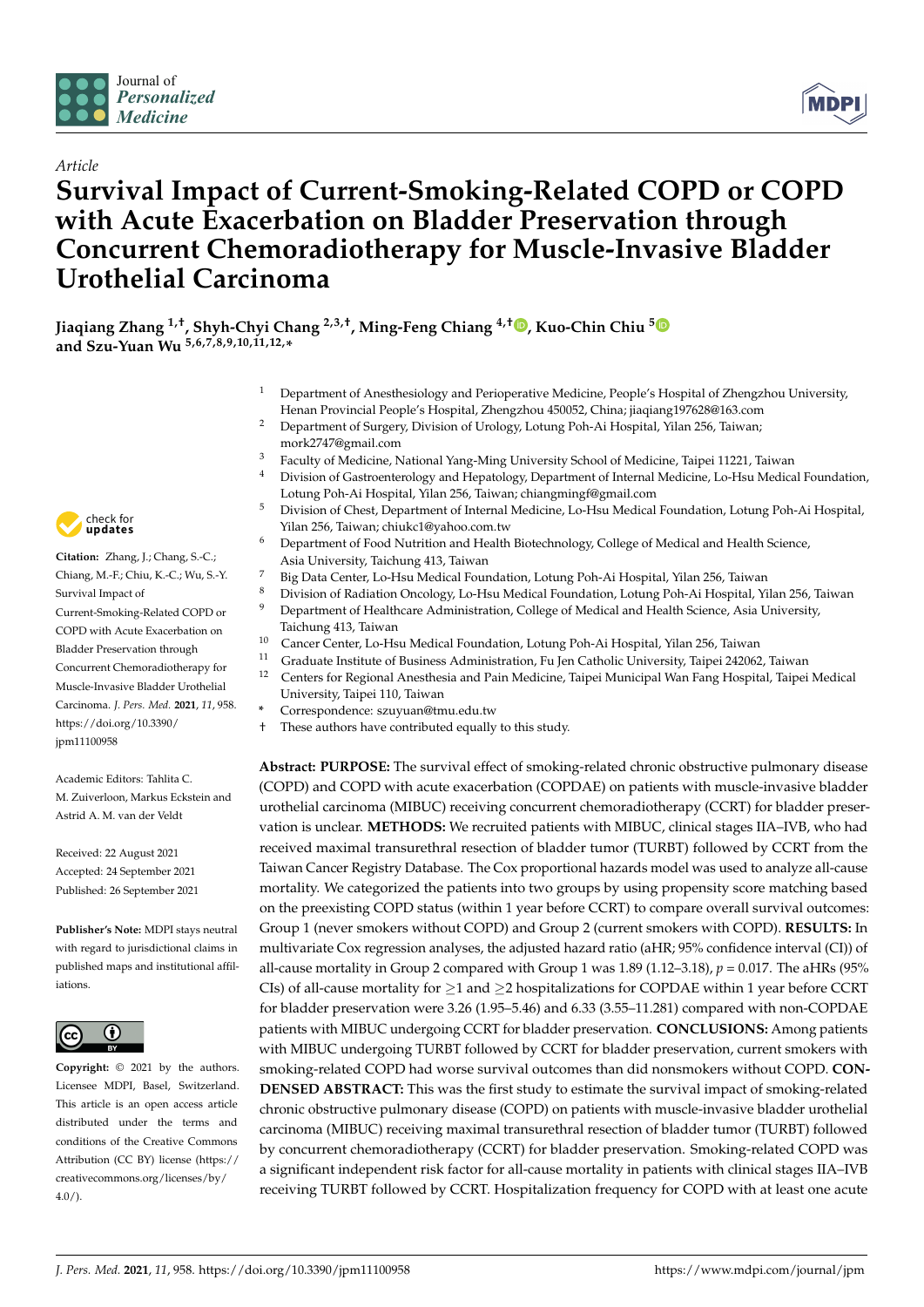exacerbation within 1 year before CCRT was highly associated with high mortality for patients with MIBUC receiving CCRT for bladder preservation. Not only all-cause death but also bladder cancer death and COPD death were significantly higher in the current-smoking COPD group than in the never-smoking non-COPD group.

**Keywords:** muscle-invasive bladder urothelial carcinoma; COPD; COPDAE; cigarette smoking; survival

# **1. Introduction**

Bladder cancer is the most common malignancy of the urinary system, with approximately 84,000 new cases and 17,000 deaths in the United States annually [\[1\]](#page-11-0). Worldwide, bladder cancer accounts for approximately 600,000 new cases and >200,000 deaths per year [\[2\]](#page-11-1). In developed areas, such as North America, Western Europe, and Taiwan, bladder cancers are predominantly urothelial [\[1,](#page-11-0)[3\]](#page-11-2). Moreover, in Taiwan, bladder cancer is the most common urinary malignancy [\[3\]](#page-11-2), with approximately 2200 new cases and 1000 deaths annually [\[3\]](#page-11-2). Nearly 70% of patients with bladder cancer are diagnosed at an early stage [\[1](#page-11-0)[,3\]](#page-11-2), and the remaining develop muscle-invasive bladder urothelial carcinoma (MIBUC), in the muscularis propria (T2), perivesical tissue (T3), or adjacent pelvic structures (T4) [\[1,](#page-11-0)[3\]](#page-11-2).

Radical cystectomy with neoadjuvant cisplatin-based chemotherapy is the standard approach for the treatment of muscle-invasive urothelial bladder cancer [\[4\]](#page-11-3). For patients who are unsuitable for radical cystectomy or who desire preservation of their native bladder, trimodality therapy consisting of maximal transurethral resection of bladder tumor (TURBT) followed by concurrent chemoradiotherapy (CCRT) (trimodality bladder preservation treatment (TMT)) is an appropriate alternative [\[5\]](#page-11-4). The National Comprehensive Cancer Network (NCCN) guidelines recommend bladder preservation with CCRT (category 1 evidence) for MIBUC [\[6\]](#page-11-5). In the extended follow-up, CCRT for bladder preservation in MIBUC was associated with improved disease-specific survival and decreased rates of salvage radical cystectomy [\[7](#page-11-6)[,8\]](#page-11-7).

Smoking status is associated with decreased response rates to neoadjuvant chemotherapy of cisplatin-based regimens and increased overall and cancer-specific mortality as well as bladder cancer recurrence after radical cystectomy [\[9,](#page-11-8)[10\]](#page-11-9). In addition, tobacco smoking is overwhelmingly the most important risk factor for chronic obstructive pulmonary disease (COPD) [\[11–](#page-11-10)[16\]](#page-11-11), and current smoking is common among patients with COPD with acute exacerbation (COPDAE) [\[17\]](#page-11-12). However, no study has shown the survival impact of smoking-related comorbidities, such as COPD and severe COPD (hospitalization for COPDAE), on patients with MIBUC receiving CCRT for bladder preservation. The valuable information of current-smoking-related COPD severity might be a prognostic factor for survival in patients with bladder cancer who receive CCRT for bladder preservation. Moreover, the prevention of COPD progression to COPDAE might be crucial for increasing overall survival (OS) in patients with MIBUC receiving definitive CCRT for bladder preservation if the severity of smoking-related COPD could affect OS in these patients. Therefore, we conducted a head-to-head propensity score matching (PSM) study to estimate the survival impact of current-smoking-related COPD and never-smoking patients without COPD with MIBUC receiving CCRT for bladder preservation.

#### **2. Patients and Methods**

#### *2.1. Study Population*

For this cohort study, we enrolled patients with a diagnosis of MIBUC between 1 January 2009, and 31 December 2018, from the Taiwan Cancer Registry Database (TCRD). The index date was the date of CCRT, and the follow-up duration was from the index date to 31 December 2019. The TCRD contains detailed cancer-related information of patients, including the clinical stage, cigarette smoking habit, surgical techniques, treatment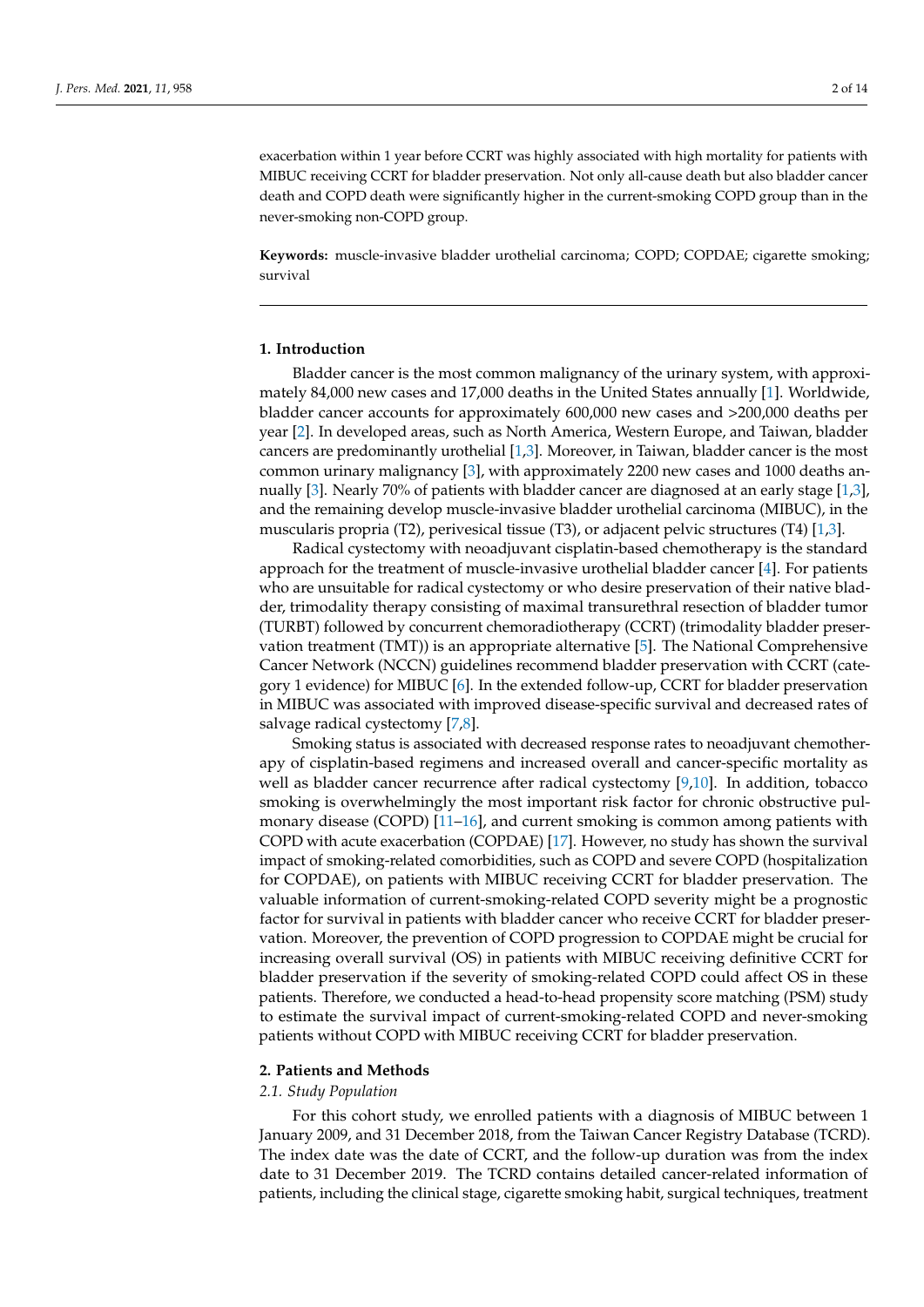modalities, pathologic data, irradiation doses, chemotherapy regimen and dosage, and differentiation grade [\[18–](#page-12-0)[22\]](#page-12-1). The study protocols were reviewed and approved by the Institutional Review Board of Tzu-Chi Medical Foundation (IRB109-015-B).

### *2.2. Inclusion and Exclusion Criteria*

The diagnoses of the enrolled patients were confirmed after reviewing their pathological data, and patients with newly diagnosed MIBUC were confirmed to have no other cancers or distant metastases. Bladder-preserving therapy in our study included trimodality therapy consisting of maximal TURBT followed by CCRT for patients with muscle-invasive bladder who were medically unfit for radical cystectomy or who wished to preserve their native bladder. In our study, cisplatin-based chemotherapy regimens were administered concurrently with radiotherapy. Patients were included if they had received an MIBUC diagnosis and TURBT followed by CCRT, were  $\geq$ 20 years old, and had clinical T2a–T4 without metastasis according to the American Joint Committee on Cancer (AJCC, 8th edition) criteria. Clinical lymph node-positive patients were included for bladder preservation. In our study, the goal of TURBT was to maximally resect all visible tumors safely. Patients were excluded if they had a history of other cancers before the index date, unknown clinical stage, missing sex data, missing smoking records, unclear differentiation of tumor grade, or nonurothelial carcinoma. Patients who received an radiotherapy dose of <60 Gy were excluded because it is not the standard radiotherapy dose for bladder preservation according to the NCCN guidelines [\[6\]](#page-11-5). We categorized the enrolled patients into two groups based on their current smoking and COPD status to compare all-cause mortality: Group 1 (never smokers without COPD) and Group 2 (current smokers with smoking-related COPD). Furthermore, we estimated the survival outcome associated with the severity of smoking-related COPD (hospitalization frequency for COPDAE with  $0, \geq 1$ , and  $\geq$ 2 hospitalizations within 1 year before the index date) and with patients with clinical stage IIA–IVB MIBUC undergoing CCRT for bladder preservation. Comorbidity incidence was scored using the Charlson comorbidity index (CCI) [\[23,](#page-12-2)[24\]](#page-12-3). Diabetes, hyperlipidemia, hypertension, acute myocardial infarction (AMI), cardiovascular diseases, ischemic stroke, and kidney or bladder stones were excluded from the CCI scores to prevent repetitive adjustment in the multivariate analysis. Only comorbidities or COPD observed within 12 months before the index date were included based on the *International Classification of Diseases, 10th Revision, Clinical Modification* (*ICD-10-CM*) codes issued at the first admission or more than twice at outpatient department visits.

#### *2.3. PSM and Covariates*

To reduce the effects of potential confounders in the all-cause mortality between Groups 1 and 2, we performed 2:1 PSM with a caliper of 0.2 standard deviation for the following variables: age, sex, diabetes, hyperlipidemia, hypertension, AMI, cardiovascular diseases, ischemic stroke, kidney/bladder stones, CCI scores, AJCC clinical tumor stage, AJCC clinical nodal stage, surgical consolidation after CCRT, bladder preservation rate, cisplatin-based regimen dosage, and radiotherapy dosage. A Cox proportional hazards model was used to regress all-cause mortality of different COPD statuses, with a robust sandwich estimator used to account for clustering within matched sets [\[25\]](#page-12-4). Multivariate Cox regression analyses were performed to calculate hazard ratios to determine whether the COPD status and hospitalization frequency for COPDAE within 1 year before the index date are potential independent predictors of all-cause mortality. Age, sex, diabetes, hyperlipidemia, hypertension, AMI, cardiovascular diseases, ischemic stroke, kidney/bladder stones, CCI scores, AJCC clinical tumor stage, AJCC clinical nodal stage, surgical consolidation after CCRT, bladder preservation rate, cisplatin-based regimen dosage, and radiotherapy dosage might be prognostic factors of all-cause death for patients with MIBUC. Furthermore, although PSM was performed (Table [1\)](#page-4-0), they might be the independent potential prognostic factors of all-cause death with residual imbalance [\[26](#page-12-5)[,27\]](#page-12-6). We also supplied the data on the cohort before matching (Supplemental Table S1) for its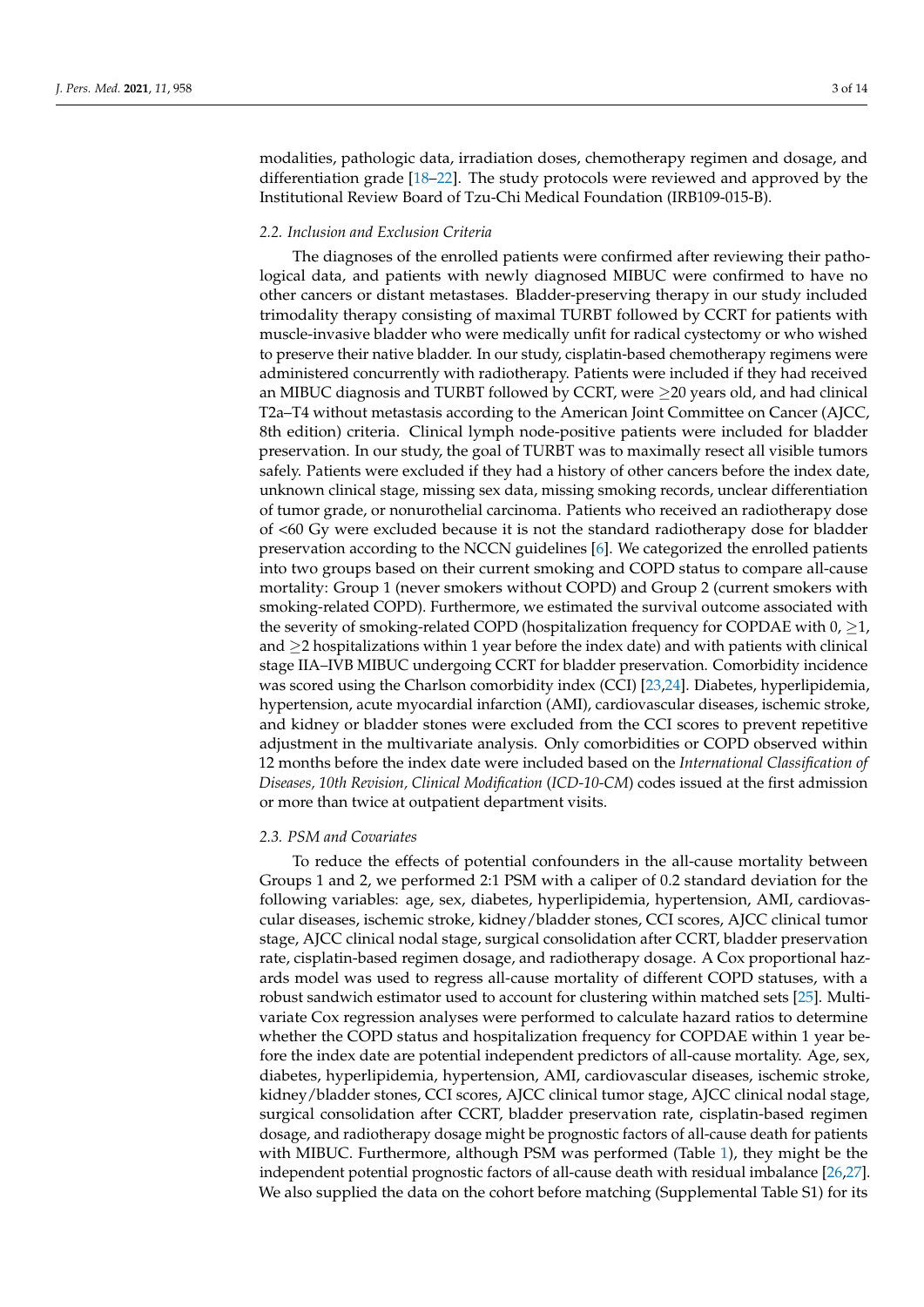internal validity. Cox regression was performed for these covariates (Table [2\)](#page-5-0). Potential predictors were controlled for through PSM (Table [1\)](#page-4-0), and all-cause mortality was the primary endpoint in both groups. COPD death and bladder cancer death estimations according to the Cause of Death database are presented in Table [1.](#page-4-0) With a well-matched PSM design, the real-world data can show the survival impact of COPD and COPDAE on all-cause death, COPD death, and bladder cancer death for patients with MIBUC receiving TURBT followed by CCRT for bladder preservation. We also supply the characteristics of non-COPDAE vs. COPDAE in the COPD group as supplemental Table S2 and multivariable analysis of the non-COPDAE and COPDAE in the COPD group as supplemental Table S3 to clarify the effect of COPDAE.

|                           |           | Never Smokers without COPD |           | <b>Current Smokers with COPD</b> |                  |
|---------------------------|-----------|----------------------------|-----------|----------------------------------|------------------|
|                           | $N = 472$ | $(100\%)$                  | $N = 236$ | $(100\%)$                        | $\boldsymbol{p}$ |
| Age (mean $\pm$ SD)       |           | $(76.14 \pm 8.22)$         |           | $(76.22 \pm 9.63)$               |                  |
| Age (years)               |           |                            |           |                                  | 1.000            |
| $\leq$ 65                 | 58        | 12.29%                     | 29        | 12.29%                           |                  |
| $66 - 74$                 | 146       | 30.93%                     | 73        | 30.93%                           |                  |
| $75 - 85$                 | 178       | 37.71%                     | 89        | 37.71%                           |                  |
| $>85$                     | 90        | 19.07%                     | 45        | 19.07%                           |                  |
| Sex                       |           |                            |           |                                  | 1.000            |
| Female                    | 116       | 24.58%                     | 58        | 24.58%                           |                  |
| Male                      | 356       | 75.42%                     | 178       | 75.42%                           |                  |
| Diabetes                  |           |                            |           |                                  | 0.515            |
| No                        | 321       | 68.01%                     | 154       | 65.25%                           |                  |
| Yes                       | 151       | 31.99%                     | 82        | 34.75%                           |                  |
| Hyperlipidemia            |           |                            |           |                                  | 0.796            |
| No                        | 324       | 68.64%                     | 165       | 69.92%                           |                  |
| Yes                       | 148       | 31.36%                     | 71        | 30.08%                           |                  |
| Hypertension              |           |                            |           |                                  | 0.795            |
| No                        | 330       | 69.92%                     | 162       | 68.64%                           |                  |
| Yes                       | 142       | 30.08%                     | 74        | 31.36%                           |                  |
| AMI                       |           |                            |           |                                  | 1.000            |
| N <sub>o</sub>            | 446       | 94.49%                     | 223       | 94.49%                           |                  |
| Yes                       | 26        | 5.51%                      | 13        | 5.51%                            |                  |
| Cardiovascular diseases   |           |                            |           |                                  | 0.453            |
| N <sub>o</sub>            | 398       | 84.32%                     | 193       | 81.78%                           |                  |
| Yes                       | 74        | 15.68%                     | 43        | 18.22%                           |                  |
| Ischemic stroke           |           |                            |           |                                  | 0.363            |
| No                        | 415       | 87.92%                     | 201       | 85.17%                           |                  |
| Yes                       | 57        | 12.08%                     | 35        | 14.83%                           |                  |
| Kidney or bladder stones  |           |                            |           |                                  | 0.202            |
| No                        | 349       | 73.94%                     | 163       | 69.07%                           |                  |
| Yes                       | 123       | 26.06%                     | 73        | 30.93%                           |                  |
| CCI score                 |           |                            |           |                                  | 0.952            |
| $\boldsymbol{0}$          | 228       | 48.31%                     | 116       | 49.15%                           |                  |
| $\geq$ 1                  | 244       | 51.69%                     | 120       | 50.85%                           |                  |
| AJCC clinical tumor stage |           |                            |           |                                  | 1.000            |
| cT <sub>2a</sub>          | 114       | 24.15%                     | 57        | 24.15%                           |                  |
| cT2b                      | 118       | 25.00%                     | 59        | 25.00%                           |                  |
| cT3                       | 166       | 35.17%                     | 83        | 35.17%                           |                  |
| cT4                       | 74        | 15.68%                     | 37        | 15.68%                           |                  |

**Table 1.** Characteristics of propensity score-matched patients with muscle-invasive urothelial carcinoma of the bladder with and without current-smoking-related COPD before definitive CCRT for bladder preservation.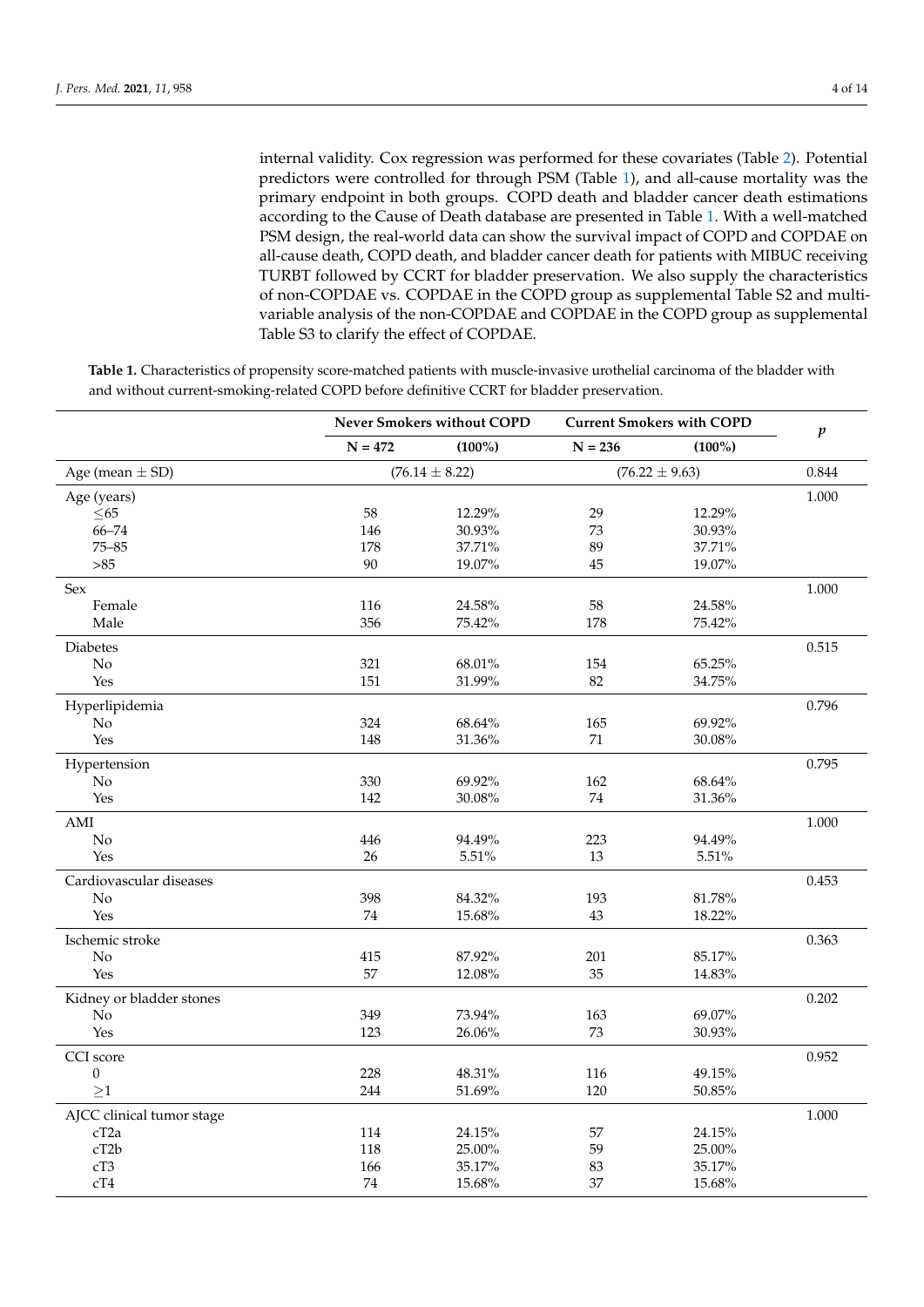<span id="page-4-0"></span>

|                                                                            | <b>Never Smokers without COPD</b> |                     | <b>Current Smokers with COPD</b> |                     | $\boldsymbol{p}$ |
|----------------------------------------------------------------------------|-----------------------------------|---------------------|----------------------------------|---------------------|------------------|
|                                                                            | $N = 472$                         | $(100\%)$           | $N = 236$                        | $(100\%)$           |                  |
| AJCC clinical nodal stage                                                  |                                   |                     |                                  |                     | 1.000            |
| cN0                                                                        | 292                               | 61.86%              | 146                              | 61.86%              |                  |
| cN1                                                                        | 136                               | 28.81%              | 68                               | 28.81%              |                  |
| cN2                                                                        | 44                                | 9.32%               | 22                               | 9.32%               |                  |
| Surgical consolidation after CCRT                                          |                                   |                     |                                  |                     | 1.000            |
| No                                                                         | 354                               | 75.00%              | 177                              | 75.00%              |                  |
| Yes                                                                        | 118                               | 25.00%              | 59                               | 25.00%              |                  |
| Bladder preservation rate                                                  |                                   |                     |                                  |                     | 1.000            |
| No                                                                         | 164                               | 34.75%              | 82                               | 34.75%              |                  |
| Yes                                                                        | 308                               | 65.25%              | 154                              | 65.25%              |                  |
| Cisplatin-based regimen (cumulative<br>total dose of cisplatin, $mg/m^2$ ) |                                   |                     |                                  |                     | 0.631            |
| Median (Q1, Q3)                                                            | 211.23                            | $(206.43 - 276.21)$ | 213.54                           | $(210.12 - 281.52)$ |                  |
| Radiotherapy (total dose, Gy)                                              |                                   |                     |                                  |                     | 1.000            |
| Median (Q1, Q3)                                                            | 63.00                             | $(61.20 - 64.80)$   | 63.00                            | $(61.20 - 64.80)$   |                  |
| Hospitalization frequency for COPDAE<br>(within 1 year before CCRT)        |                                   |                     |                                  |                     | < 0.001          |
| $\boldsymbol{0}$                                                           | 472                               | 100.00%             | 142                              | 60.17%              |                  |
| $\mathbf{1}$                                                               | $\theta$                          | $0.00\%$            | 48                               | 20.34%              |                  |
| $\geq$ 2                                                                   | $\Omega$                          | $0.00\%$            | 46                               | 19.49%              |                  |
| Follow-up time<br>Years (mean $\pm$ SD)                                    | $(5.71 \pm 2.27)$                 |                     | $(4.36 \pm 2.19)$                |                     | < 0.001          |
|                                                                            |                                   |                     |                                  |                     |                  |
| COPD death<br>Yes                                                          | $\boldsymbol{0}$                  | $0\%$               | 7                                | 2.97%               | < 0.001          |
|                                                                            |                                   |                     |                                  |                     |                  |
| Bladder cancer death                                                       |                                   |                     |                                  |                     | < 0.001          |
| Yes                                                                        | 207                               | 43.86%              | 133                              | 56.36%              |                  |
| All-cause death                                                            |                                   |                     |                                  |                     | < 0.001          |
| Yes                                                                        | 269                               | 56.99%              | 177                              | 75.00%              |                  |

**Table 1.** *Cont.*

SD, standard deviation; AJCC, American Joint Committee on Cancer; CCI, Charlson comorbidity index; COPD, chronic obstructive pulmonary disease; COPDAE, COPD with acute exacerbation; T, tumor; N, node; cT, clinical tumor stage; cN, clinical nodal stage; AMI, acute myocardial infarction; CCRT, concurrent chemoradiotherapy

**Table 2.** Cox proportional hazards analysis of all-cause mortality for patients with muscle-invasive urothelial carcinoma of the bladder with and without current-smoking-related COPD before definitive CCRT.

|                                      | Crude HR (95% CI) |                  | Adjusted HR <sup>*</sup> (95% CI) |                  | $\boldsymbol{p}$ |
|--------------------------------------|-------------------|------------------|-----------------------------------|------------------|------------------|
| COPD status (ref. non-COPD)          |                   |                  |                                   |                  |                  |
| <b>COPD</b>                          | 2.18              | $(1.30 - 3.64)$  | 1.89                              | $(1.12 - 3.18)$  | 0.017            |
| Hospitalization frequency for COPDAE |                   |                  |                                   |                  |                  |
| before CCRT (ref. $= 0$ )            |                   |                  |                                   |                  |                  |
| 1                                    | 3.64              | $(2.20 - 6.03)$  | 3.26                              | $(1.95 - 5.46)$  | < 0.001          |
| >2                                   | 7.93              | $(4.55 - 13.79)$ | 6.33                              | $(3.55 - 11.28)$ | < 0.001          |
| Sex (ref. Female)                    |                   |                  |                                   |                  |                  |
| Male                                 | 0.85              | $(0.67 - 1.09)$  | 1.02                              | $(0.78 - 1.34)$  | 0.865            |
| Age (years; ref. $\leq 65$ years)    |                   |                  |                                   |                  |                  |
| $66 - 74$                            | 1.24              | $(0.97 - 1.57)$  | 1.02                              | $(0.77 - 1.33)$  | 0.910            |
| $75 - 85$                            | 2.45              | $(0.76 - 3.59)$  | 1.26                              | $(0.80 - 1.98)$  | 0.313            |
| >85                                  | 2.70              | $(0.70 - 4.28)$  | 1.28                              | $(0.76 - 2.15)$  | 0.355            |
| CCI score (ref. $= 0$ )              |                   |                  |                                   |                  |                  |
| $\geq1$                              | 1.58              | $(0.86 - 3.23)$  | 1.26                              | $(0.87 - 2.62)$  | 0.821            |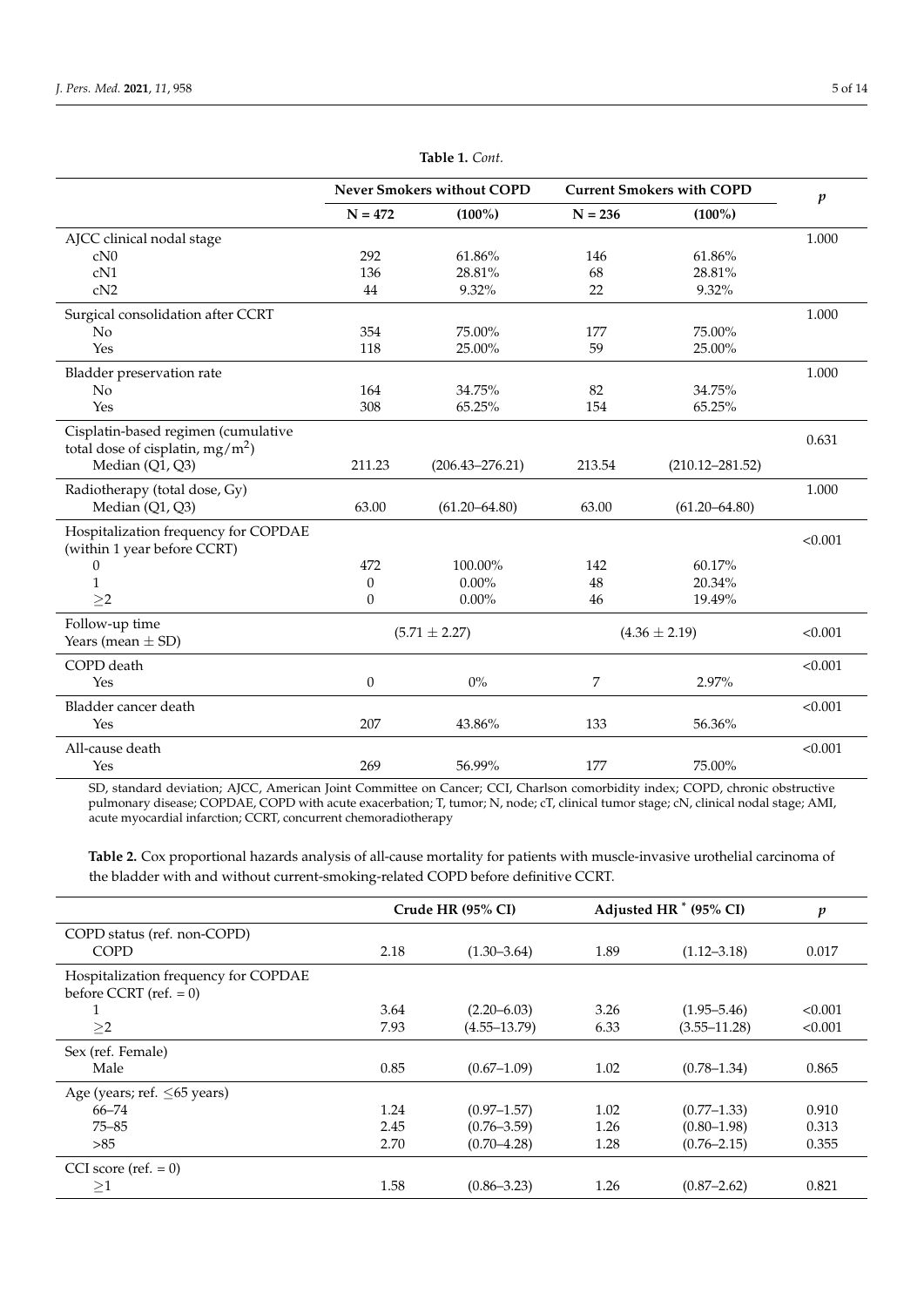<span id="page-5-0"></span>

|                                              | Crude HR (95% CI) |                 | Adjusted HR <sup>*</sup> (95% CI) |                 | $\boldsymbol{p}$ |
|----------------------------------------------|-------------------|-----------------|-----------------------------------|-----------------|------------------|
| Diabetes (ref.: No)                          |                   |                 |                                   |                 |                  |
| Yes                                          | 1.25              | $(0.90 - 1.73)$ | 1.19                              | $(0.87 - 1.61)$ | 0.317            |
| Hyperlipidemia (ref.: No)                    |                   |                 |                                   |                 |                  |
| Yes                                          | 1.19              | $(0.93 - 1.54)$ | 1.07                              | $(0.81 - 1.42)$ | 0.630            |
| Hypertension (ref.: No)                      |                   |                 |                                   |                 |                  |
| Yes                                          | 1.06              | $(0.83 - 1.36)$ | 1.09                              | $(0.84 - 1.43)$ | 0.520            |
| AMI (ref.: No)                               |                   |                 |                                   |                 |                  |
| <b>Yes</b>                                   | 1.28              | $(0.96 - 1.73)$ | 1.18                              | $(0.92 - 1.44)$ | 0.740            |
| Cardiovascular diseases (ref.: No)           |                   |                 |                                   |                 |                  |
| Yes                                          | 1.06              | $(0.79 - 1.42)$ | 0.96                              | $(0.85 - 1.28)$ | 0.441            |
| Ischemic stroke (ref.: No)                   |                   |                 |                                   |                 |                  |
| Yes                                          | 1.26              | $(0.81 - 1.96)$ | 1.21                              | $(0.88 - 1.33)$ | 0.463            |
| Kidney or bladder stones (ref.: No)          |                   |                 |                                   |                 |                  |
| Yes                                          | 1.11              | $(0.86 - 1.43)$ | 0.94                              | $(0.72 - 1.22)$ | 0.643            |
| AJCC clinical tumor stages (ref. cT2a)       |                   |                 |                                   |                 |                  |
| cT2b                                         | 1.92              | $(0.72 - 5.16)$ | 1.31                              | $(0.47 - 3.63)$ | 0.602            |
| cT3                                          | 1.96              | $(0.92 - 4.17)$ | 1.39                              | $(0.64 - 3.05)$ | 0.405            |
| cT4                                          | 2.12              | $(0.98 - 4.59)$ | 1.13                              | $(0.50 - 2.53)$ | 0.767            |
| AJCC clinical nodal stages (ref. cN0)        |                   |                 |                                   |                 |                  |
| cN1                                          | 1.11              | $(0.86 - 1.43)$ | 0.93                              | $(0.72 - 1.21)$ | 0.597            |
| cN2                                          | 1.06              | $(0.83 - 1.36)$ | 1.08                              | $(0.83 - 1.41)$ | 0.568            |
| Surgical consolidation after CCRT (ref.: No) |                   |                 |                                   |                 |                  |
| Yes                                          | 1.06              | $(0.64 - 1.14)$ | 1.07                              | $(0.60 - 1.11)$ | 0.191            |
| Bladder preservation (ref.: No)              |                   |                 |                                   |                 |                  |
| Yes                                          | 0.86              | $(0.68 - 1.09)$ | 0.92                              | $(0.79 - 1.03)$ | 0.255            |

**Table 2.** *Cont.*

HR, hazard ratio; CI, confidence interval; AJCC, American Joint Committee on Cancer; CCI, Charlson comorbidity index; COPD, chronic obstructive pulmonary disease; COPDAE, COPD with acute exacerbation; T, tumor; N, node; cT, clinical tumor stage; cN, clinical nodal stage; AMI, acute myocardial infarction; CCRT, concurrent chemoradiotherapy. \* All covariates mentioned in Table [2](#page-5-0) were adjusted.

### *2.4. Statistics*

After adjustment for confounders, all analyses were performed using SAS version 9.3 (SAS Institute, Cary, NC, USA). In a two-tailed Wald test, *p* < 0.05 was considered significant. OS and cancer-specific survival (CSS) were estimated using the Kaplan–Meier method, and differences among patients with non-COPD, COPD, and hospitalization for COPDAE were determined using the stratified log-rank test to compare survival curves (stratified according to matched sets) [\[28\]](#page-12-7).

# *3.* **Results**

# *2.5. PSM and Study Cohort*

PSM yielded a cohort of 708 patients with stage IIA–IVB MIBUC undergoing CCRT for bladder preservation (472 and 232 in Groups 1 and 2, respectively); their characteristics are summarized in Table [1.](#page-4-0) Age, sex, diabetes, hyperlipidemia, hypertension, AMI, cardiovascular diseases, ischemic stroke, kidney/bladder stones, CCI scores, AJCC clinical tumor stage, AJCC clinical nodal stage, surgical consolidation after CCRT, bladder preservation rate, cisplatin-based regimen dosage, and radiotherapy dosage were similar between the two groups due to PSM. All-cause death and hospitalization for COPDAE within 1 year before the index date were endpoints in our study and not matched between the two groups (Table [1\)](#page-4-0).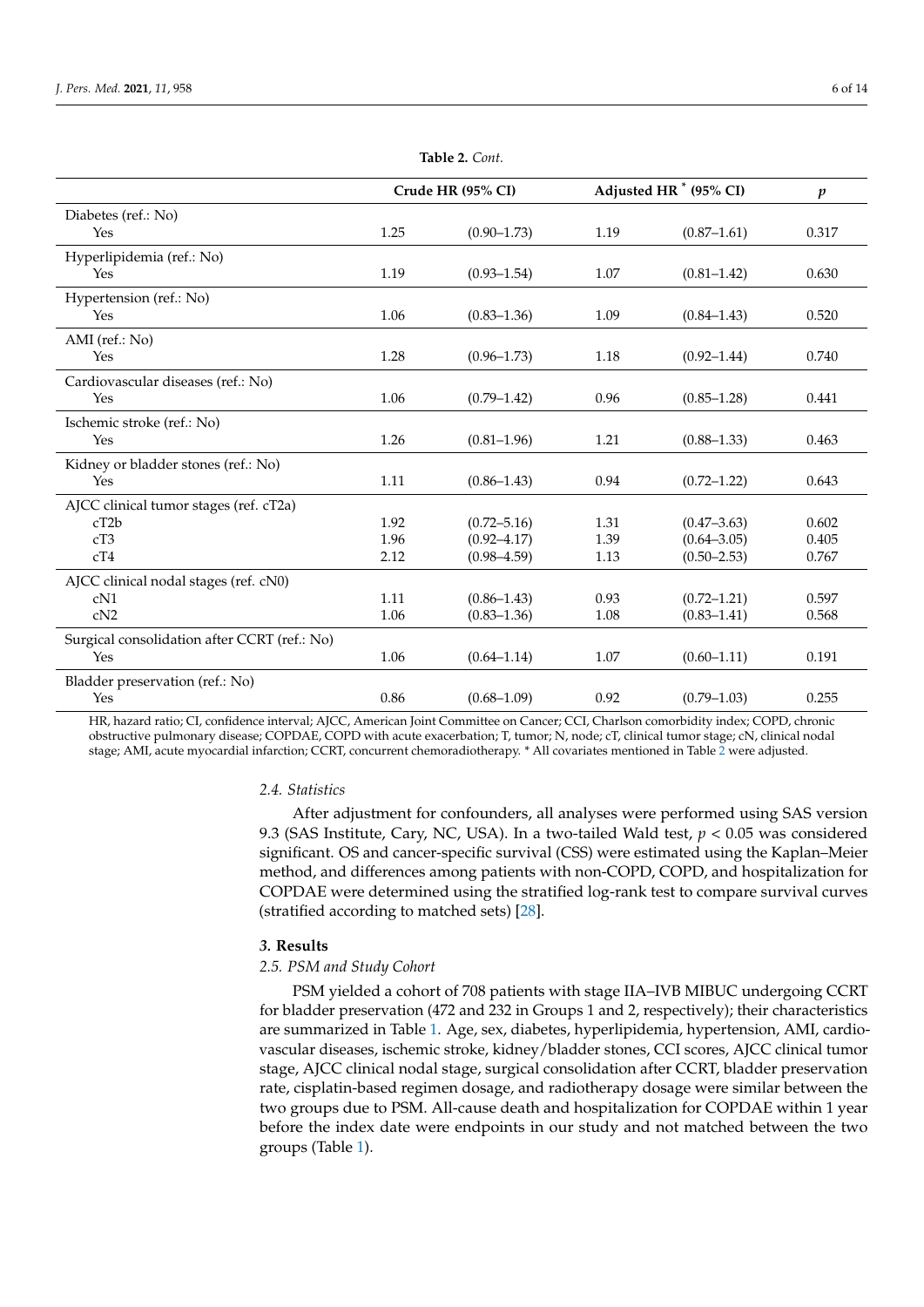# *2.6. All-Cause Mortality, COPD Death, and Bladder Cancer Death*

Table [1](#page-4-0) presents that after PSM, not only COPD death but also the all-cause death and bladder cancer death were significantly higher in Group 2 than in Group 1 (*p* < 0.001). Multivariate Cox regression analysis indicated that COPD and  $\geq 1$  or  $\geq 2$  hospitalizations for COPDAE within 1 year before CCRT for bladder preservation were associated with poor OS (Table [2\)](#page-5-0). No significant differences were observed in age, sex, diabetes, hyperlipidemia, hypertension, AMI, cardiovascular diseases, ischemic stroke, kidney/bladder stones, CCI scores, AJCC clinical tumor stage, AJCC clinical nodal stage, surgical consolidation after CCRT, bladder preservation rate, cisplatin-based regimen dosage, and radiotherapy dosage (Table [2\)](#page-5-0) because a well-matched head-to-head PSM design was used without residual imbalance [\[26](#page-12-5)[,27\]](#page-12-6). The adjusted hazard ratio (aHR; 95% confidence interval (CI)) of all-cause mortality for Group 2 compared with Group 1 was 1.89 (1.12–3.18, *p* = 0.017). The aHRs (95% CIs) of all-cause mortality for  $\geq$ 1 or  $\geq$ 2 hospitalizations for COPDAE within 1 year before CCRT for bladder preservation were 3.26 (1.95–5.46; *p* < 0.0001) and 6.33 (3.55–11.28,  $p < 0.0001$ ) compared with non-COPDAE patients with MIBUC undergoing CCRT for bladder preservation. In Supplemental Table S3, multivariable analysis shows COPDAE was still an independent significant prognostic factor of mortality compared with COPD without AE. The aHRs (95% CIs) of all-cause mortality for  $\geq$ 1 or  $\geq$ 2 hospitalizations for COPDAE within 1 year before CCRT for bladder preservation were 2.77 (1.65–4.64; *p* < 0.0001) and 5.38 (2.84–9.18, *p* < 0.0001) compared with COPD patients without AE with MIBUC undergoing CCRT for bladder preservation. *3.3. Kaplan–Meier OS Among Non-COPD, COPD, and Hospitalization for COPDAE*

# 2.7. Kaplan–Meier OS among Non-COPD, COPD, and Hospitalization for COPDAE

Figure 1 presents the Kaplan–Meier OS curves for the two groups. The OS of Group 2 was significantly inferior to that of Group 1 ( $p = 0.008$ ). The OS in patients with  $\geq$ 1 or ≥2 hospitalizations for COPDAE within 1 year before CCRT for bladder preservation was significantly inferior to that of patients with 0 hospitalizations for COPDAE ( $p < 0.001$ ; Figure [2\)](#page-7-0). The CSS of Group 2 was significantly inferior to that of Group  $1 (p < 0.001;$ Supplemental Figure S1).

<span id="page-6-0"></span>

invasive urothelial carcinoma of the bladder with and without current-smoking-related COPD before definitive CCRT for bladder preservation, COPD, chronic obstructive pulmonary disease; CCRT, concurrent chemoradiotherapy. **Figure 1.** Kaplan–Meier (KM) survival curves of propensity score-matched patients with muscle-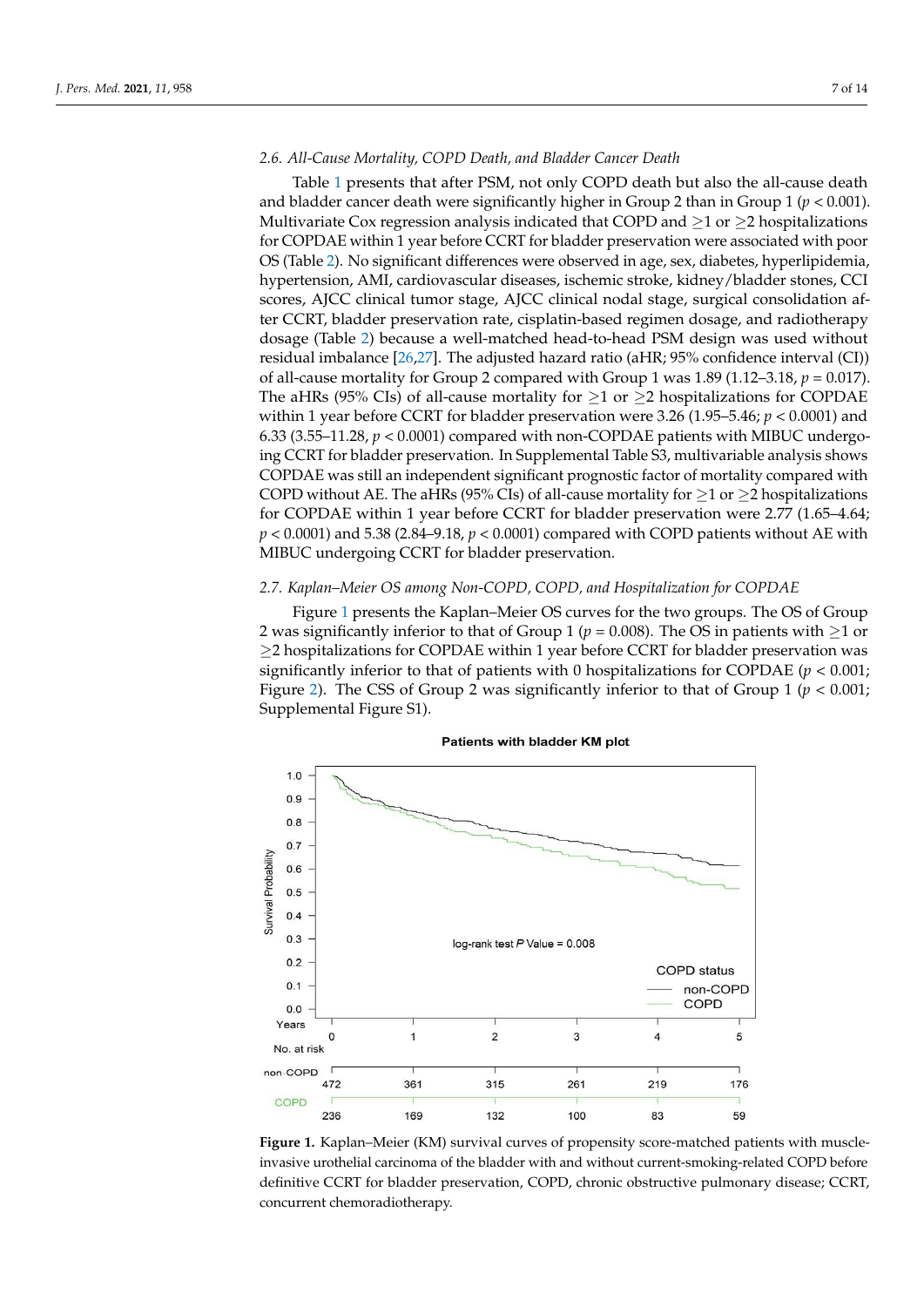<span id="page-7-0"></span>

#### Patients with bladder KM plot

invasive urothelial carcinoma of the bladder with hospitalization frequency for COPDAE within 1 year before definitive CCRT for bladder preservation, COPDAE, chronic obstructive pulmonary preservation, COPDAE, chronic obstructive pulmonary disease with acute exacerbation; CCRT, concurrent chemoradio-disease with acute exacerbation; CCRT, concurrent chemoradiotherapy. **Figure 2.** Kaplan–Meier (KM) survival curves of propensity score-matched patients with muscle-

#### **3. Discussion**

**4. Discussion** Cigarette smoking is an etiologic factor for bladder cancer, and many patients have one or more tobacco-related comorbidities, which increase the risk of perioperative mortality [9,29,30]. Additionally, patients who s[mo](#page-12-8)ke during bladder cancer treatment may experience worsened clinical outcomes, such as increased risk of recurrent disease, de-creased response to chemotherapy, and increased mortality rates [\[9\]](#page-11-8). However, no study has estimated the association of smoking with comorbidities such as COPD and COPD severity (hospitalization for COPDAE was considered a severe COPD status and named as Global Initiative for Chronic Obstructive Lung Disease [GOLD] C-D stages [31]) for all-cause death in patients with MIBUC receiving CCRT for bladder preservation instead of surgery. Our study is the first to evaluate the prognosis of COPD and COPDAE in patients with bladder cancer receiving definitive CCRT. Our findings could be a valuable indicator of OS in patients with MIBUC receiving CCRT for bladder preservation. Prevention of COPD progression to COPDAE can be an essential health policy for increasing the OS in patients with MIBUC receiving CCRT for bladder preservation (Supplemental Table S3).

TURBT followed by CCRT with a cisplatin-based regimen has been the main treat-ment for bladder preservation in patients with MIBUC for >20 years [\[8](#page-11-7)[,32–](#page-12-11)[34\]](#page-12-12). TMT is a suboptimal treatment and should be offered as an alternative to selected, well-informed, and compliant patients, especially for whom radical cystectomy is not an option or not acceptable. In a systemic review, the five-year CSS and OS rates of TMT range from 50% to  $82\%$  and from 36% to 74%, respectively, with salvage cystectomy rates of 25–30% compatible with ours (five-year OS rate was 63.1% and 51.4% for non-COPD and COPD groups, respectively; Figure 1) [\[35\]](#page-12-13). Therefore, our standard TMT with reasonable survival rate in our study is compatible with that of other studies [\[35\]](#page-12-13). However, both preclinical and clini-cal studies have reported that cigarette smoking causes resistance to cisplatin [\[9](#page-11-8)[,10](#page-11-9)[,36](#page-12-14)[–38\]](#page-12-15). In addition, smoking results in worse survival because of an increased recurrence rate after bladder cancer treatment  $[9,39,40]$  $[9,39,40]$  $[9,39,40]$ . The potential mechanism of smoking-induced resistance to cisplatin is changes in the expression of drug influx and efflux transporters, decreased uptake, inactivation by nucleophilic compounds, or accelerated DNA repair in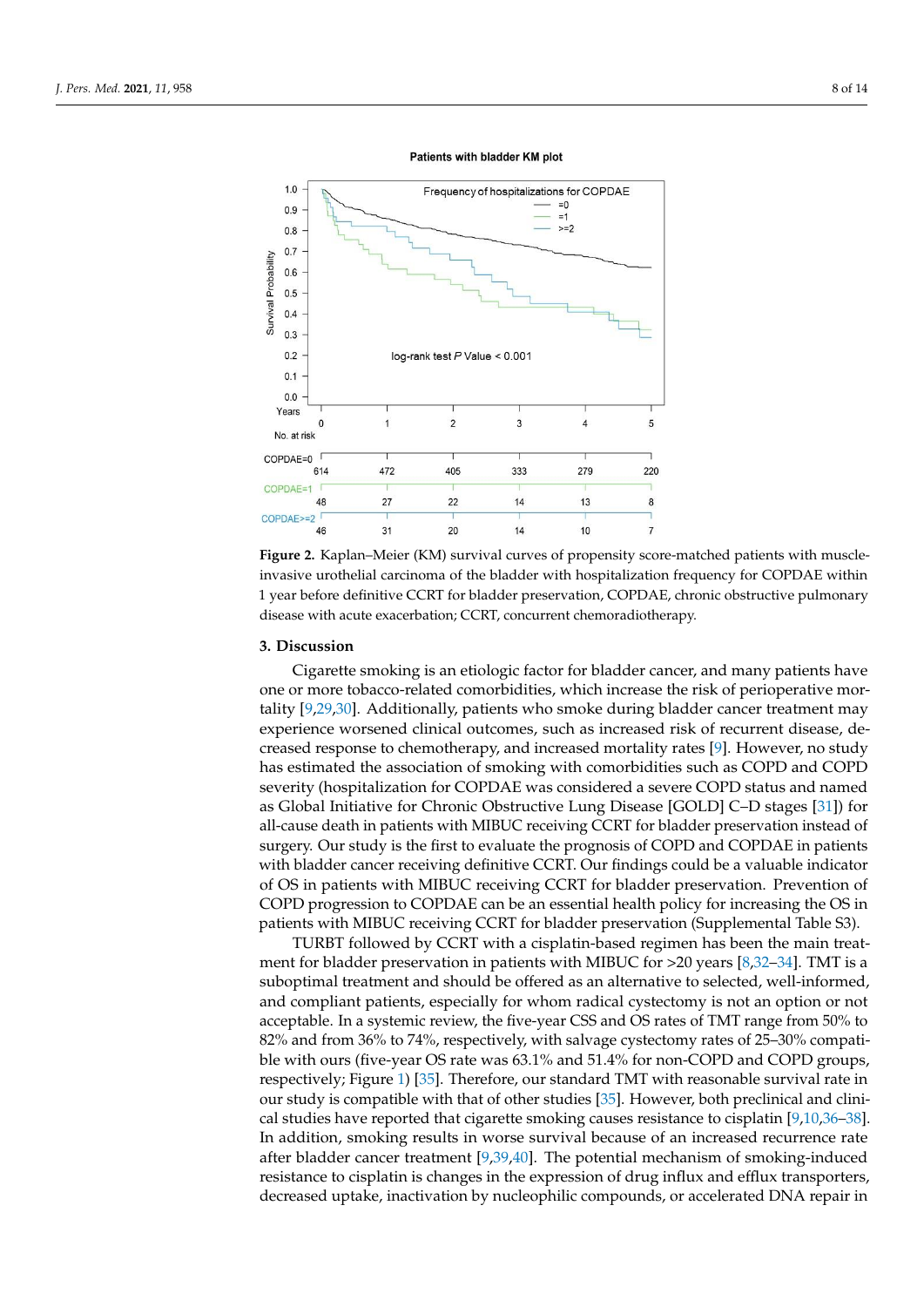smoking-exposed urothelial cells [\[37](#page-12-18)[,41](#page-12-19)[,42\]](#page-13-0). Moreover, COPD has been associated with poor survival in lung and extrapulmonary cancer treatments [\[43–](#page-13-1)[46\]](#page-13-2). Patients with cancer having COPD have worse survival than those without COPD [\[43](#page-13-1)[–47\]](#page-13-3) because COPD increases C-reactive protein levels, a biomarker of systemic inflammation, which is associated with an increased risk of cancer mortality, including for extrapulmonary cancers [\[47\]](#page-13-3). Similarly, in the largest meta-analysis of its kind, Danesh and colleagues indicated that plasma fibrinogen, another nonspecific marker of systemic inflammation, is associated with both pulmonary and extrapulmonary cancers in smokers and never smokers [\[48\]](#page-13-4). Therefore, a reasonable assumption is that current-smoking-related COPD and COPD severity such as hospitalization for COPDAE before CCRT might be associated with worse survival in patients undergoing CCRT for MIBUC compared with those who never smoked and did not have COPD. In our study, we estimated COPD death and bladder cancer death from the Cause of Death database between the two groups. Bladder cancer death was still higher in Group 2 than in Group 1. Thus, the survival benefits of CCRT for bladder preservation in Group 2 were inferior to those in Group 1. In our study, current-smoking-related COPD was an independent prognostic factor for poor OS in patients with MIBUC receiving CCRT for bladder preservation after head-to-head PSM. Preexisting COPD within 1 year before CCRT was a useful indicator of prognostic factor for OS, which could be used as a reference for shared decision-making between physicians and patients in the future. In addition, high COPD severity, such as hospitalization for COPDAE (GOLD C and D stages) before CCRT, was associated with worsened survival in patients with MIBUC receiving CCRT for bladder preservation (Table [2,](#page-5-0) Figure [2,](#page-7-0) and Supplemental Table S3). Our findings imply that the prevention of COPD progression to COPDAE before CCRT would be crucial for increasing OS in patients with MIBUC receiving CCRT for bladder preservation (Supplemental Table S3).

In Table [1,](#page-4-0) all potential covariates associated with OS in propensity score-matched patients with COPD or bladder cancer are considered. The following covariates between the case and control groups were homogeneous (Table [1\)](#page-4-0): age, sex, diabetes, hyperlipidemia, hypertension, AMI, cardiovascular diseases, ischemic stroke, kidney/bladder stones, CCI scores, AJCC clinical tumor stage, AJCC clinical nodal stage, surgical consolidation after CCRT, bladder preservation rate, cisplatin-based regimen dosage, and radiotherapy dosage. These covariates are prognostic factors for OS in patients with COPD or bladder cancer. COPD is the result of a complex interplay between clinical and molecular (i.e., genetic) risk factors [\[49\]](#page-13-5). Many COPD-related comorbidities and smoking increase COPD severity and mortality [\[50](#page-13-6)[–54\]](#page-13-7). These comorbidities, such as diabetes, hyperlipidemia, hypertension, AMI, cardiovascular diseases, and ischemic stroke, have been considered for PSM [\[52](#page-13-8)[–54\]](#page-13-7). Moreover, age, sex, kidney/bladder stones, CCI scores, AJCC clinical tumor stage, AJCC clinical nodal stage, surgical consolidation after CCRT, bladder preservation rate, cisplatinbased regimen dosage, and radiotherapy dosage might be prognostic factors for OS in patients with MIBUC receiving TURBT followed by CCRT for bladder preservation [\[55–](#page-13-9)[57\]](#page-13-10); therefore, we considered them as covariates and included them in PSM. Most confounding factors were matched in the study. Therefore, COPD within 1 year before CCRT is associated with poor OS, and COPDAE within 1 year before CCRT is also associated with poor OS in patients having COPD without AE (Table [2,](#page-5-0) Figure [2,](#page-7-0) and Supplemental Table S3).

Although bladder preservation might be more effective for specific conditions such as smaller solitary tumors, negative nodes, no extensive or multifocal carcinoma in situ, no tumor-related hydronephrosis, and good pretreatment bladder function, physicians in Taiwan have also performed TMT based on NCCN guidelines for a small portion of patients who are lymph node-positive [\[6\]](#page-11-5). In our study, more than 60% of cN0 patients with MIBUC were undergoing TURBT followed by CCRT for bladder preservation (Table [1\)](#page-4-0). In fact, there were patients with MIBUC who were lymph node-positive undergoing TURBT followed by CCRT for bladder preservation in Taiwan [\[58\]](#page-13-11), which is compatible with the other studies [\[59,](#page-13-12)[60\]](#page-13-13). Therefore, the small portion of patients who were lymph nodepositive was a reasonable in the real world. Moreover, through PSM, the clinical N stages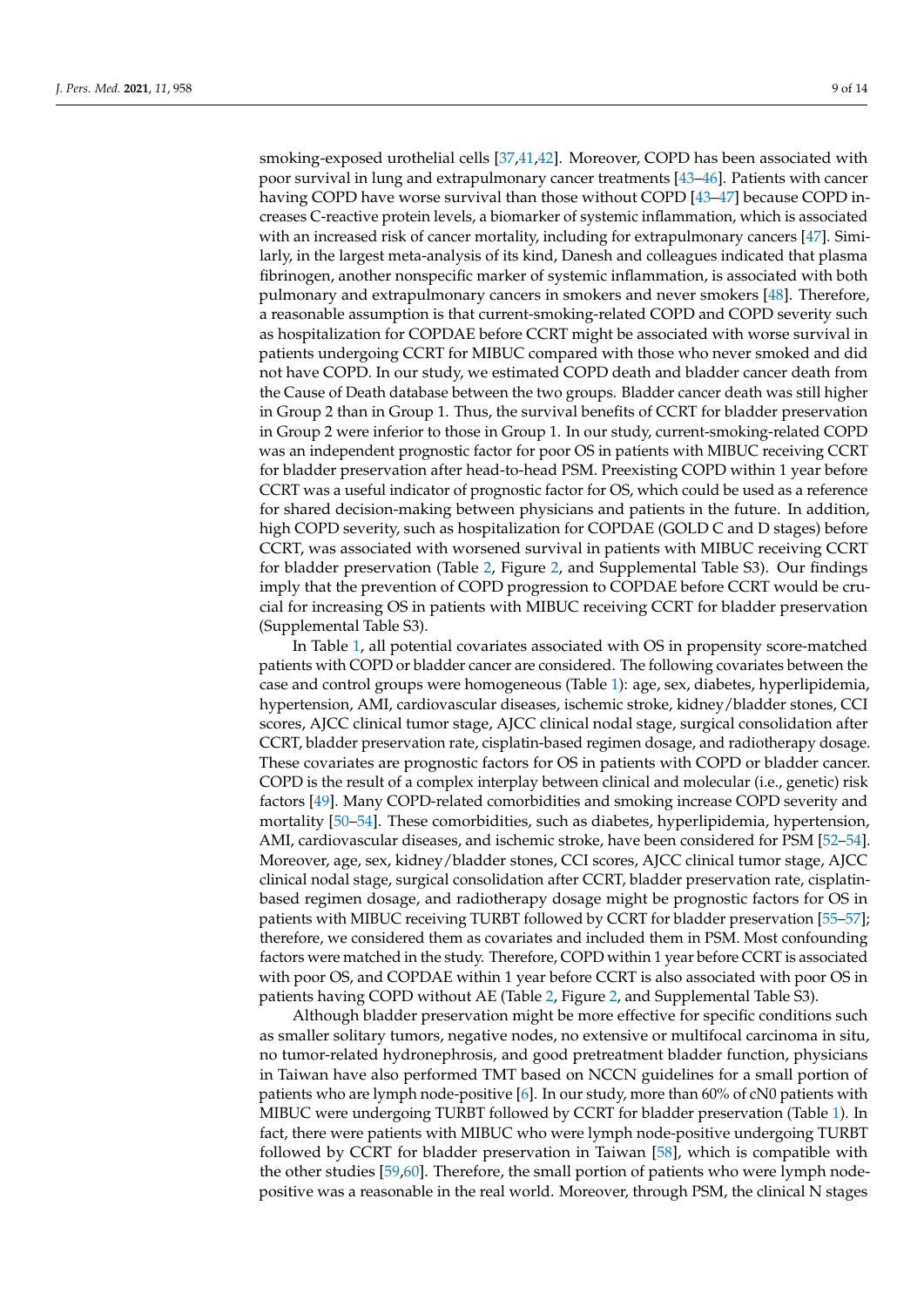were balanced between case and control cohorts (Table [1\)](#page-4-0), supporting our hypothesis that COPD before CCRT was an independent risk factor for mortality in these patients.

All potential confounding factors were matched and had no residual imbalance without statistical significance in the covariates (Table [2\)](#page-5-0) [\[26](#page-12-5)[,27\]](#page-12-6). The independent prognostic factor for OS was preexisting COPD in patients with MIBUC (Table [2,](#page-5-0) Figures [1](#page-6-0) and [2\)](#page-7-0). Hospitalization for COPDAE within 1 year before CCRT was an independent risk factor for mortality in these COPD patients (Supplemental Table S3). This valuable information will act as a reference for shared decision-making between physicians and patients regarding treatment for MIBUC. Moreover, preexisting COPD and COPDAE before CCRT for bladder preservation could be considered in future clinical trials to correct confounding factors. In addition, the prevention of preexisting COPD progression to COPDAE is crucial for patients receiving TURBT followed by CCRT as curative-intent treatments (Supplemental Table S3). Bladder cancer death was significantly higher in Group 2 than in Group 1 (Table [1](#page-4-0) and Supplemental Figure S1). The findings indicate that the anticancer effect of CCRT among patients with MIBUC might be attenuated in Group 2 compared with Group 1 (Table [1](#page-4-0) and Supplemental Figure S1). Only COPD death did not contribute to all-cause mortality in the COPD group because bladder cancer death was significantly higher in Group 2 than in Group 1.

Emerging evidence revealed that cigarette smoking might induce a mechanism of resistance to cisplatin-based chemotherapy in BC [\[10](#page-11-9)[,12\]](#page-11-13).

Cigarette smoking may induce resistance to cisplatin-based chemotherapy for bladder cancer [\[9](#page-11-8)[,10\]](#page-11-9). Moreover, smoking during therapy for tobacco-related cancers is associated with decreased response rates to chemotherapy and radiotherapy [\[10](#page-11-9)[,61\]](#page-13-14). For example, patients with head and neck cancer or lung cancer who continue to smoke during radiotherapy have lower response rates and survival rates than patients who do not smoke during radiotherapy [\[61,](#page-13-14)[62\]](#page-13-15). Clinical studies have demonstrated that patients with lung cancer with severe or very severe COPD had a lower OS than did those without COPD or those with mild or moderate COPD [\[43,](#page-13-1)[45\]](#page-13-16). However, these studies scarcely focus on the survival impact of COPD on patients with nonlung cancers. Taken together, these findings imply that both smoking and COPD result in poor OS and worse CSS in patients with cancers receiving cisplatin-based chemotherapy and radiotherapy as curative-intent treatments. CCRT for bladder preservation using cisplatin-based regimen might be influenced by current-smoking-related COPD [\[37,](#page-12-18)[41](#page-12-19)[–47\]](#page-13-3). Hospitalization for COPDAE within 1 year before CCRT is associated with COPD severity and is proportional to the smoking level. Thus, preexisting COPD and COPDAE may be valuable surrogates as prognostic factors for OS and CSS in patients with bladder cancer receiving CCRT (Figure [1](#page-6-0) and Supplemental Figure S1). COPD and COPDAE, instead of smoking levels, are easily useful comorbidities as prognostic factors for OS and CSS in patients with MIBUC receiving CCRT for bladder preservation.

This is the first and largest cohort study to estimate the survival outcomes of current smokers with smoking-related COPD compared with nonsmokers without COPD having MIBUC and receiving TURBT followed by CCRT for bladder preservation based on the NCCN guidelines [\[6\]](#page-11-5). PSM led to comparable covariates between groups, and no selection bias was noted. No study has estimated the impact of preexisting COPD and hospitalization for COPDAE within 1 year before CCRT on patients with MIBUC undergoing bladder preservation. Furthermore, most confounding factors were controlled in our study. Our findings may serve as references for shared decision-making by physicians and patients who choose CCRT for bladder preservation. Moreover, prevention of COPD progression to COPDAE is crucial to increase OS in patients with MIBUC receiving CCRT for bladder preservation (Supplemental Table S3).

This study has some limitations. First, our cohort of patients with MIBUC was derived from an Asian population. However, no evidence has indicated differences between the oncologic outcomes of Asian and non-Asian patients with MIBUC undergoing TURBT followed by CCRT for bladder preservation. Second, the diagnoses of all comorbid con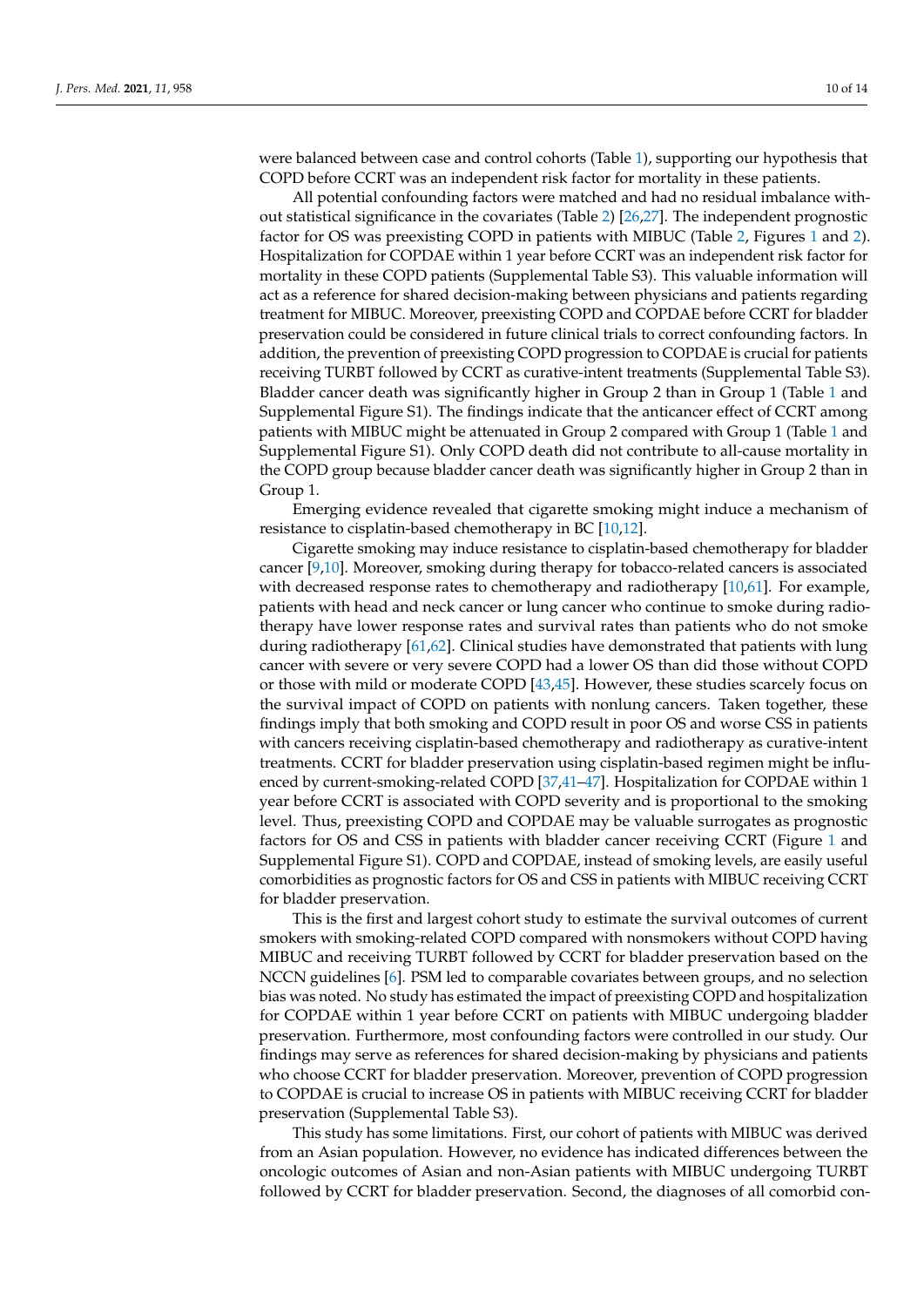ditions were based on *ICD-10-CM* codes. The Taiwan Cancer Registry Administration randomly reviews medical records and interviews patients to verify the accuracy of the diagnoses, and hospitals with outlier charges or practices are audited and heavily penalized if malpractice or discrepancies are identified. Nevertheless, to obtain crucial information on population specificity and disease occurrence, a large-scale randomized trial comparing carefully selected patients undergoing suitable treatments is essential. Third, selection bias and residual or unmeasured confounding are likely, as in all retrospective studies. Despite these limitations, a major strength of this study is the use of a nationwide population-based registry with detailed baseline and treatment information. Lifelong follow-up was possible through the linkage of the registry with the national Cause of Death database. Considering the magnitude and statistical significance of the observed effects in the current study, the limitations are unlikely to affect our conclusions.

#### **4. Conclusions**

Among patients with MIBUC undergoing TURBT followed by CCRT for bladder preservation, current smokers with smoking-related COPD had worse survival outcomes than did nonsmokers without COPD in terms of both bladder cancer death and all-cause mortality. Hospitalization for COPDAE within 1 year before CCRT was an independent risk factor for mortality in these COPD patients. The prevention of COPD progression to COPDAE was associated with an increase in OS in COPD patients who received bladder preservation through CCRT.

**Supplementary Materials:** The following are available online at [https://www.mdpi.com/article/10](https://www.mdpi.com/article/10.3390/jpm11100958/s1) [.3390/jpm11100958/s1,](https://www.mdpi.com/article/10.3390/jpm11100958/s1) Figure S1: Kaplan–Meier (KM) cancer-specific survival curves of propensity score–matched patients with muscle-invasive urothelial carcinoma of the bladder with and without current-smoking-related COPD before definitive CCRT for bladder preservation, Table S1: Characteristics of Patients With Muscle-Invasive Urothelial Carcinoma of the Bladder With and Without Current-Smoking-Related COPD Before Definitive CCRT for Bladder Preservation before Propensity Score–Matching, Table S2: Characteristics of COPD or COPDAE Patients With Muscle-Invasive Urothelial Carcinoma of the Bladder With and Without Current-Smoking-Related COPD Before Definitive CCRT for Bladder Preservation, Table S3: Cox Proportional Hazards Analysis of All-Cause Mortality for COPD or COPDAE Patients With Muscle-Invasive Urothelial Carcinoma Before Definitive CCRT.

**Author Contributions:** Conception and Design: J.Z.; K.-C.C. and S.-Y.W. Collection and Assembly of Data: J.Z. and K.-C.C. Administrative Support: S.-Y.W. Manuscript Writing: J.Z.; K.-C.C.; S.-C.C. and S.-Y.W. Final Approval of Manuscript: All authors. Data Analysis and Interpretation: J.Z.; K.-C.C.; S.-C.C.; M.-F.C. and S.-Y.W. All authors have read and agreed to the published version of the manuscript.

**Funding:** Lo-Hsu Medical Foundation, LotungPoh-Ai Hospital, supports Szu-Yuan Wu's work (Funding Number: 10908, 10909, 11001, 11002, 11003, 11006, and 11013).

**Institutional Review Board Statement:** The study protocols were reviewed and approved by the Institutional Review Board of Tzu-Chi Medical Foundation (IRB109-015-B).

**Informed Consent Statement:** Patient consent was waived due to some access restrictions apply to the data underlying the findings.

**Data Availability Statement:** Restrictions apply to the availability of these data. Data was obtained from Taiwan Ministry of Health and Welfare and are available from Szu-Yuan Wu with the permission of Institutional Review Board of Tzu-Chi Medical Foundation (IRB109-015-B).

**Conflicts of Interest:** The authors have no potential conflict of interest to declare. The data sets supporting the study conclusions are included in the manuscript.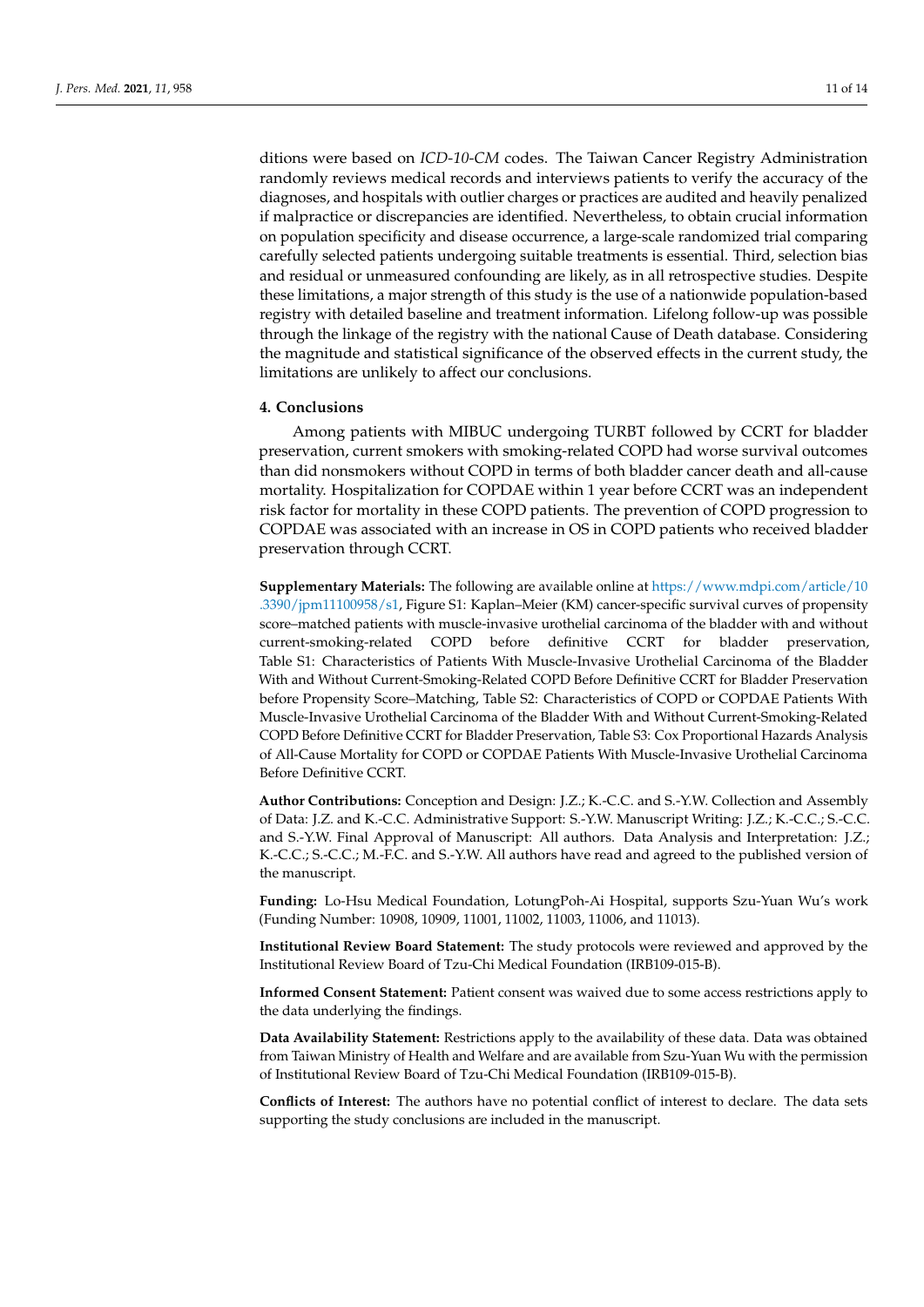# **Abbreviations**

COPD, chronic obstructive pulmonary disease; COPDAE, COPD with acute exacerbation; aHR, adjusted hazard ratio; CI, confidence interval; GOLD, Global Initiative for Chronic Obstructive Lung Disease; MIBUC, muscle-invasive bladder urothelial carcinoma; TURBT, transurethral resection of bladder tumor; CCRT, concurrent chemoradiotherapy; TMT, trimodality bladder preservation treatment; AJCC, American Joint Committee on Cancer; CCI, Charlson comorbidity index; T, tumor; N, nodal; cT, clinical tumor stage; cN, clinical nodal stage; AMI, acute myocardial infarction; NCCN, National Comprehensive Cancer Network; OS, overall survival; CSS, cancer-specific survival; PSM, propensity score matching; *ICD-10-CM*, *International Classification of Diseases, 10th Revision, Clinical Modification.*

# **References**

- <span id="page-11-0"></span>1. Siegel, R.L.; Miller, K.D.; Fuchs, H.E.; Jemal, A. Cancer Statistics, 2021. *Ca Cancer J. Clin.* **2021**, *71*, 7–33. [\[CrossRef\]](http://doi.org/10.3322/caac.21654) [\[PubMed\]](http://www.ncbi.nlm.nih.gov/pubmed/33433946)
- <span id="page-11-1"></span>2. World Health Organization; The Global Cancer Observatory. International Agency for Research on Cancer Globocan. Available online: <https://gco.iarc.fr/today/data/factsheets/populations/900-world-fact-sheets.pdf> (accessed on 3 December 2020).
- <span id="page-11-2"></span>3. Taiwan Cancer Registry Annual Report. 2018. Available online: <http://tcr.cph.ntu.edu.tw/main.php?Page=N2> (accessed on 29 December 2020).
- <span id="page-11-3"></span>4. Donat, S.M.; Shabsigh, A.; Savage, C.; Cronin, A.M.; Bochner, B.; Dalbagni, G.; Herr, H.W.; Milowsky, M.I. Potential Impact of Postoperative Early Complications on the Timing of Adjuvant Chemotherapy in Patients Undergoing Radical Cystectomy: A High-Volume Tertiary Cancer Center Experience. *Eur. Urol.* **2009**, *55*, 177–186. [\[CrossRef\]](http://doi.org/10.1016/j.eururo.2008.07.018) [\[PubMed\]](http://www.ncbi.nlm.nih.gov/pubmed/18640770)
- <span id="page-11-4"></span>5. Chang, S.S.; Bochner, B.H.; Chou, R.; Dreicer, R.; Kamat, A.M.; Lerner, S.P.; Lotan, Y.; Meeks, J.J.; Michalski, J.M.; Morgan, T.M.; et al. Treatment of Non-Metastatic Muscle-Invasive Bladder Cancer: AUA/ASCO/ASTRO/SUO Guideline. *J. Urol.* **2017**, *198*, 552–559. [\[CrossRef\]](http://doi.org/10.1016/j.juro.2017.04.086) [\[PubMed\]](http://www.ncbi.nlm.nih.gov/pubmed/28456635)
- <span id="page-11-5"></span>6. NCCN Clinical Practice Guidelines in Oncology: Prostate Cancer. Available online: [https://www.nccn.org/professionals/](https://www.nccn.org/professionals/physician_gls/pdf/prostate.pdf) [physician\\_gls/pdf/prostate.pdf](https://www.nccn.org/professionals/physician_gls/pdf/prostate.pdf) (accessed on 21 April 2021).
- <span id="page-11-6"></span>7. Giacalone, N.J.; Shipley, W.U.; Clayman, R.H.; Niemierko, A.; Drumm, M.; Heney, N.M.; Michaelson, M.D.; Lee, R.J.; Saylor, P.J.; Wszolek, M.F.; et al. Long-term Outcomes After Bladder-preserving Tri-modality Therapy for Patients with Muscle-invasive Bladder Cancer: An Updated Analysis of the Massachusetts General Hospital Experience. *Eur. Urol.* **2017**, *71*, 952–960. [\[CrossRef\]](http://doi.org/10.1016/j.eururo.2016.12.020) [\[PubMed\]](http://www.ncbi.nlm.nih.gov/pubmed/28081860)
- <span id="page-11-7"></span>8. Efstathiou, J.A.; Spiegel, D.Y.; Shipley, W.U.; Heney, N.M.; Kaufman, D.S.; Niemierko, A.; Coen, J.J.; Skowronski, R.Y.; Paly, J.J.; McGovern, F.J.; et al. Long-Term Outcomes of Selective Bladder Preservation by Combined-Modality Therapy for Invasive Bladder Cancer: The MGH Experience. *Eur. Urol.* **2012**, *61*, 705–711. [\[CrossRef\]](http://doi.org/10.1016/j.eururo.2011.11.010)
- <span id="page-11-8"></span>9. Cacciamani, G.E.; Ghodoussipour, S.; Mari, A.; Gill, K.S.; Desai, M.; Artibani, W.; Gill, P.S.; Shariat, S.F.; Gill, I.S.; Djaladat, H. Association between Smoking Exposure, Neoadjuvant Chemotherapy Response and Survival Outcomes following Radical Cystectomy: Systematic Review and Meta-Analysis. *J. Urol.* **2020**, *204*, 649–660. [\[CrossRef\]](http://doi.org/10.1097/JU.0000000000000813) [\[PubMed\]](http://www.ncbi.nlm.nih.gov/pubmed/32105187)
- <span id="page-11-9"></span>10. Boeri, L.; Soligo, M.; Frank, I.; Boorjian, S.A.; Thompson, R.H.; Tollefson, M.; Quevedo, F.J.; Cheville, J.C.; Karnes, R.J. Cigarette smoking is associated with adverse pathological response and increased disease recurrence amongst patients with muscleinvasive bladder cancer treated with cisplatin-based neoadjuvant chemotherapy and radical cystectomy: A single-centre experien. *BJU Int.* **2019**, *123*, 1011–1019. [\[CrossRef\]](http://doi.org/10.1111/bju.14612)
- <span id="page-11-10"></span>11. Burney, P.; Patel, J.; Minelli, C.; Gnatiuc, L.; Amaral, A.F.S.; Kocabaş, A.; Cherkaski, H.H.; Gulsvik, A.; Nielsen, R.; Bateman, E.; et al. Prevalence and Population-Attributable Risk for Chronic Airflow Obstruction in a Large Multinational Study. *Am. J. Respir. Crit. Care Med.* **2021**, *203*, 1353–1365. [\[CrossRef\]](http://doi.org/10.1164/rccm.202005-1990OC)
- <span id="page-11-13"></span>12. Tager, I.B.; Speizer, F.E. Risk estimates for chronic bronchitis in smokers: A study of male-female differences. *Am. Rev. Respir. Dis.* **1976**, *113*, 619–625. [\[CrossRef\]](http://doi.org/10.1164/arrd.1976.113.5.619)
- 13. Xu, X.; Weiss, S.T.; Rijcken, B.; Schouten, J.P. Smoking, changes in smoking habits, and rate of decline in FEV1: New insight into gender differences. *Eur. Respir. J.* **1994**, *7*, 1056–1061.
- 14. Doll, R.; Peto, R. Mortality in relation to smoking: 20 years' observations on male British doctors. *Br. Med. J.* **1976**, *2*, 1525–1536. [\[CrossRef\]](http://doi.org/10.1136/bmj.2.6051.1525)
- 15. Wang, C.; Xu, J.; Yang, L.; Xu, Y.; Zhang, X.; Bai, C.; Kang, J.; Ran, P.; Shen, H.; Wen, F.; et al. Prevalence and risk factors of chronic obstructive pulmonary disease in China (the China Pulmonary Health [CPH] study): A national cross-sectional study. *Lancet* **2018**, *391*, 1706–1717. [\[CrossRef\]](http://doi.org/10.1016/S0140-6736(18)30841-9)
- <span id="page-11-11"></span>16. Collaborators, T.U.B.O.D.; Mokdad, A.H.; Ballestros, K.; Echko, M.; Glenn, S.; Olsen, H.E.; Mullany, E.; Lee, A.; Khan, A.R.; Ahmadi, A.; et al. The State of US Health, 1990–2016: Burden of Diseases, Injuries, and Risk Factors among US States. *JAMA* **2018**, *319*, 1444–1472. [\[CrossRef\]](http://doi.org/10.1001/jama.2018.0158) [\[PubMed\]](http://www.ncbi.nlm.nih.gov/pubmed/29634829)
- <span id="page-11-12"></span>17. Riesco-Miranda, J.A.; Alcazar-Navarrete, B.; Carrero, J.A.T.; Campuzano, A.; Gutierrez, M.J.P.; Ferrer, J.L.L. Active smoking and COPD phenotype: Distribution and impact on prognostic factors. *Int. J. Chronic Obstr. Pulm. Dis.* **2017**, *12*, 1989–1999. [\[CrossRef\]](http://doi.org/10.2147/COPD.S135344) [\[PubMed\]](http://www.ncbi.nlm.nih.gov/pubmed/28740378)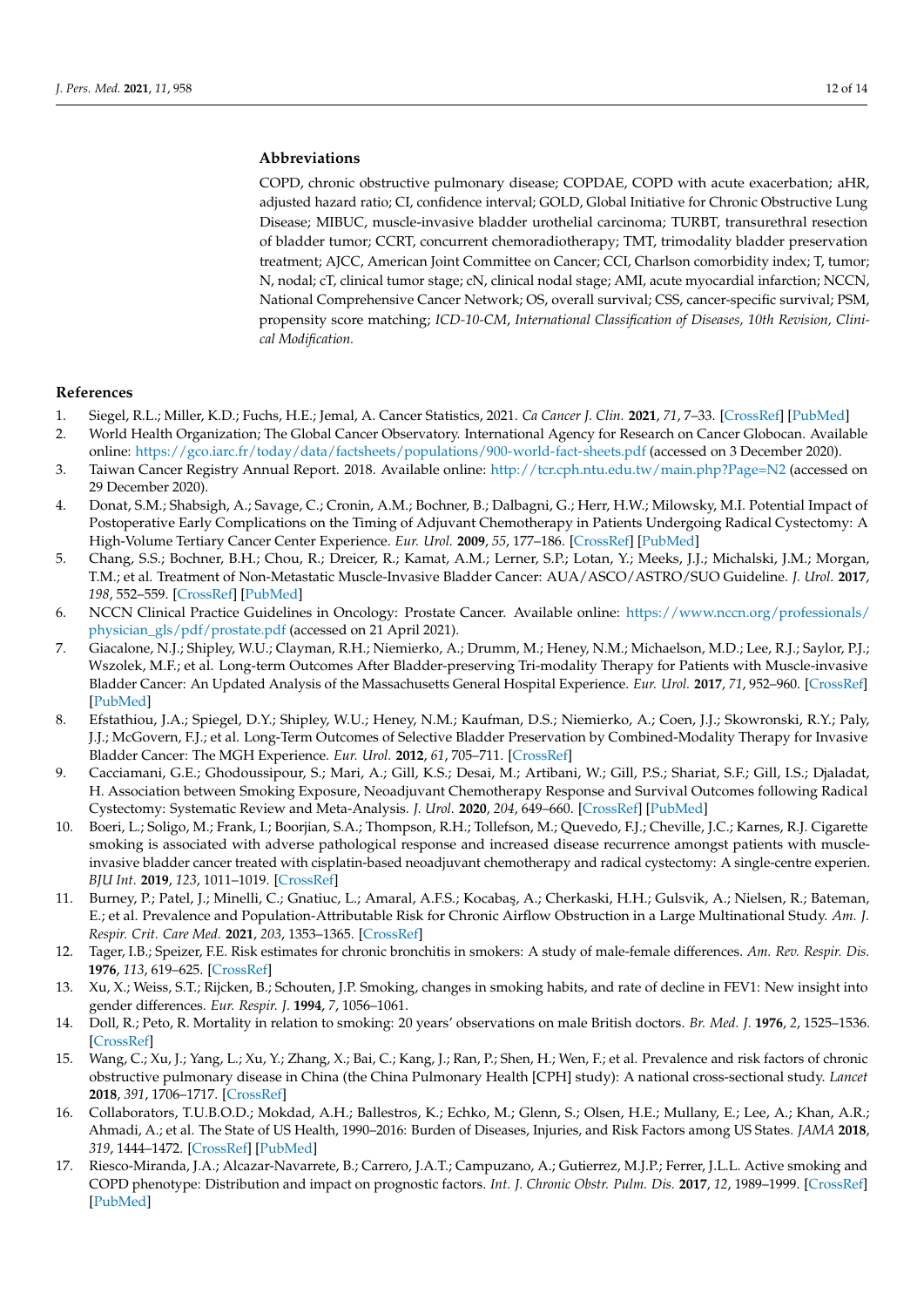- <span id="page-12-0"></span>18. Zhang, J.; Lu, C.-Y.; Chen, H.-M.; Wu, S.-Y. Neoadjuvant Chemotherapy or Endocrine Therapy for Invasive Ductal Carcinoma of the Breast with High Hormone Receptor Positivity and Human Epidermal Growth Factor Receptor 2 Negativity. *JAMA Netw. Open* **2021**, *4*, e211785. [\[CrossRef\]](http://doi.org/10.1001/jamanetworkopen.2021.1785) [\[PubMed\]](http://www.ncbi.nlm.nih.gov/pubmed/33710293)
- 19. Chang, S.-C.; Hsu, C.-H.; Lin, Y.-C.; Wu, S.-Y. Effects of 1-Year Hospital Volume on Surgical Margin and Biochemical-Failure-Free Survival in Patients Undergoing Robotic versus Nonrobotic Radical Prostatectomy: A Nationwide Cohort Study from the National Taiwan Cancer Database. *Cancers* **2021**, *13*, 488. [\[CrossRef\]](http://doi.org/10.3390/cancers13030488) [\[PubMed\]](http://www.ncbi.nlm.nih.gov/pubmed/33513885)
- 20. Zhang, J.; Lu, C.-Y.; Qin, L.; Chen, H.-M.; Wu, S.-Y. Breast-conserving surgery with or without irradiation in women with invasive ductal carcinoma of the breast receiving preoperative systemic therapy: A cohort study. *Breast* **2020**, *54*, 139–147. [\[CrossRef\]](http://doi.org/10.1016/j.breast.2020.09.010)
- 21. Liu, W.-C.; Liu, H.-E.; Kao, Y.-W.; Qin, L.; Lin, K.-C.; Fang, C.-Y.; Tsai, L.-L.; Shia, B.-C.; Wu, S.-Y. Definitive radiotherapy or surgery for early oral squamous cell carcinoma in old and very old patients: A propensity-score-matched, nationwide, population-based cohort study. *Radiother. Oncol.* **2020**, *151*, 214–221. [\[CrossRef\]](http://doi.org/10.1016/j.radonc.2020.08.016)
- <span id="page-12-1"></span>22. Lin, K.-C.; Chen, T.-M.; Yuan, K.S.-P.; Wu, A.T.H.; Wu, S.-Y. Assessment of Predictive Scoring System for 90-Day Mortality Among Patients with Locally Advanced Head and Neck Squamous Cell Carcinoma Who Have Completed Concurrent Chemoradiotherapy. *JAMA Netw. Open* **2020**, *3*, e1920671. [\[CrossRef\]](http://doi.org/10.1001/jamanetworkopen.2019.20671)
- <span id="page-12-2"></span>23. Charlson, M.; Szatrowski, T.P.; Peterson, J.; Gold, J. Validation of a combined comorbidity index. *J. Clin. Epidemiol.* **1994**, *47*, 1245–1251. [\[CrossRef\]](http://doi.org/10.1016/0895-4356(94)90129-5)
- <span id="page-12-3"></span>24. Chen, J.-H.; Yen, Y.-C.; Yang, H.-C.; Liu, S.-H.; Yuan, S.-P.; Wu, L.-L.; Lee, F.-P.; Lin, K.-C.; Lai, M.-T.; Wu, C.-C.; et al. Curative-Intent Aggressive Treatment Improves Survival in Elderly Patients with Locally Advanced Head and Neck Squamous Cell Carcinoma and High Comorbidity Index. *Medicine* **2016**, *95*, e3268. [\[CrossRef\]](http://doi.org/10.1097/MD.0000000000003268) [\[PubMed\]](http://www.ncbi.nlm.nih.gov/pubmed/27057882)
- <span id="page-12-4"></span>25. Austin, P.C. The performance of different propensity score methods for estimating marginal hazard ratios. *Stat. Med.* **2012**, *32*, 2837–2849. [\[CrossRef\]](http://doi.org/10.1002/sim.5705) [\[PubMed\]](http://www.ncbi.nlm.nih.gov/pubmed/23239115)
- <span id="page-12-5"></span>26. Nguyen, T.-L.; Collins, G.S.; Spence, J.; Daurès, J.-P.; Devereaux, P.J.; Landais, P.; Le Manach, Y. Double-adjustment in propensity score matching analysis: Choosing a threshold for considering residual imbalance. *BMC Med Res. Methodol.* **2017**, *17*, 1–8. [\[CrossRef\]](http://doi.org/10.1186/s12874-017-0338-0) [\[PubMed\]](http://www.ncbi.nlm.nih.gov/pubmed/28454568)
- <span id="page-12-6"></span>27. Zhang, Z.; Kim, H.J.; Lonjon, G.; Zhu, Y.; written on behalf of AME Big-Data Clinical Trial Collaborative Group. Balance diagnostics after propensity score matching. *Ann. Transl. Med.* **2019**, *7*, 16. [\[CrossRef\]](http://doi.org/10.21037/atm.2018.12.10) [\[PubMed\]](http://www.ncbi.nlm.nih.gov/pubmed/30788363)
- <span id="page-12-7"></span>28. Austin, P.C. The use of propensity score methods with survival or time-to-event outcomes: Reporting measures of effect similar to those used in randomized experiments. *Stat. Med.* **2013**, *33*, 1242–1258. [\[CrossRef\]](http://doi.org/10.1002/sim.5984) [\[PubMed\]](http://www.ncbi.nlm.nih.gov/pubmed/24122911)
- <span id="page-12-8"></span>29. Freedman, N.D.; Silverman, D.T.; Hollenbeck, A.R.; Schatzkin, A.; Abnet, C.C. Association Between Smoking and Risk of Bladder Cancer Among Men and Women. *JAMA* **2011**, *306*, 737–745. [\[CrossRef\]](http://doi.org/10.1001/jama.2011.1142)
- <span id="page-12-9"></span>30. Cumberbatch, M.G.; Rota, M.; Catto, J.W.; La Vecchia, C. The Role of Tobacco Smoke in Bladder and Kidney Carcinogenesis: A Comparison of Exposures and Meta-analysis of Incidence and Mortality Risks. *Eur. Urol.* **2016**, *70*, 458–466. [\[CrossRef\]](http://doi.org/10.1016/j.eururo.2015.06.042)
- <span id="page-12-10"></span>31. Global Initiative for Chronic Obstructive Lung Disease. *Global Strategy for the Diagnosis, Management and Prevention of Chronic Obstructive Pulmonary Disease (2018 Report)*; Global Initiative for Chronic Obstructive Lung Disease: Madison, WI, USA, 2018.
- <span id="page-12-11"></span>32. Mak, R.H.; Hunt, D.; Shipley, W.U.; Efstathiou, J.A.; Tester, W.J.; Hagan, M.P.; Kaufman, D.S.; Heney, N.M.; Zietman, A.L. Long-Term Outcomes in Patients with Muscle-Invasive Bladder Cancer After Selective Bladder-Preserving Combined-Modality Therapy: A Pooled Analysis of Radiation Therapy Oncology Group Protocols 8802, 8903, 9506, 9706, 9906, and 0233. *J. Clin. Oncol.* **2014**, *32*, 3801–3809. [\[CrossRef\]](http://doi.org/10.1200/JCO.2014.57.5548)
- 33. James, N.D.; Hussain, S.; Hall, E.; Jenkins, P.; Tremlett, J.; Rawlings, C.; Crundwell, M.; Sizer, B.; Sreenivasan, T.; Hendron, C.; et al. Radiotherapy with or without Chemotherapy in Muscle-Invasive Bladder Cancer. *N. Engl. J. Med.* **2012**, *366*, 1477–1488. [\[CrossRef\]](http://doi.org/10.1056/NEJMoa1106106)
- <span id="page-12-12"></span>34. Rödel, C.; Grabenbauer, G.G.; Kühn, R.; Papadopoulos, T.; Dunst, J.; Meyer, M.; Schrott, K.M.; Sauer, R. Combined-Modality Treatment and Selective Organ Preservation in Invasive Bladder Cancer: Long-Term Results. *J. Clin. Oncol.* **2002**, *20*, 3061–3071. [\[CrossRef\]](http://doi.org/10.1200/JCO.2002.11.027)
- <span id="page-12-13"></span>35. Ploussard, G.; Daneshmand, S.; Efstathiou, J.A.; Herr, H.W.; James, N.D.; Rödel, C.M.; Shariat, S.F.; Shipley, W.U.; Sternberg, C.N.; Thalmann, G.N.; et al. Critical Analysis of Bladder Sparing with Trimodal Therapy in Muscle-invasive Bladder Cancer: A Systematic Review. *Eur. Urol.* **2014**, *66*, 120–137. [\[CrossRef\]](http://doi.org/10.1016/j.eururo.2014.02.038)
- <span id="page-12-14"></span>36. Nishioka, T.; Luo, L.-Y.; Shen, L.; He, H.; Mariyannis, A.; Dai, W.; Chen, C. Nicotine increases the resistance of lung cancer cells to cisplatin through enhancing Bcl-2 stability. *Br. J. Cancer* **2014**, *110*, 1785–1792. [\[CrossRef\]](http://doi.org/10.1038/bjc.2014.78)
- <span id="page-12-18"></span>37. Chang, X.; Ravi, R.; Pham, V.; Bedi, A.; Chatterjee, A.; Sidransky, D. Adenylate Kinase 3 Sensitizes Cells to Cigarette Smoke Condensate Vapor Induced Cisplatin Resistance. *PLoS ONE* **2011**, *6*, e20806. [\[CrossRef\]](http://doi.org/10.1371/journal.pone.0020806) [\[PubMed\]](http://www.ncbi.nlm.nih.gov/pubmed/21698293)
- <span id="page-12-15"></span>38. Simon, F.; Schwenk-Zieger, S.; Becker, S.; Unger, K.; Gires, O.; Baumeister, P. Cigarette Smoke Reduces the Efficacy of Cisplatin in Head and Neck Cancer Cells–Role of ABCG2. *Anticancer. Res.* **2020**, *40*, 1277–1284. [\[CrossRef\]](http://doi.org/10.21873/anticanres.14069)
- <span id="page-12-16"></span>39. Bachir, B.G.; Kassouf, W. Cause–effect? Understanding the risk factors associated with bladder cancer. *Expert Rev. Anticancer Ther.* **2012**, *12*, 1499–1502. [\[CrossRef\]](http://doi.org/10.1586/era.12.140) [\[PubMed\]](http://www.ncbi.nlm.nih.gov/pubmed/23253215)
- <span id="page-12-17"></span>40. Kowalkowski, M.A.; Goltz, H.H.; Petersen, N.J.; Amiel, G.E.; Lerner, S.P.; Latini, D.M. Educational opportunities in bladder cancer: Increasing cystoscopic adherence and the availability of smoking-cessation programs. *J. Cancer Educ.* **2014**, *29*, 739–745. [\[CrossRef\]](http://doi.org/10.1007/s13187-014-0649-3)
- <span id="page-12-19"></span>41. Kartalou, M.; Essigmann, J.M. Mechanisms of resistance to cisplatin. *Mutat. Res. Mol. Mech. Mutagen.* **2001**, *478*, 23–43. [\[CrossRef\]](http://doi.org/10.1016/S0027-5107(01)00141-5)